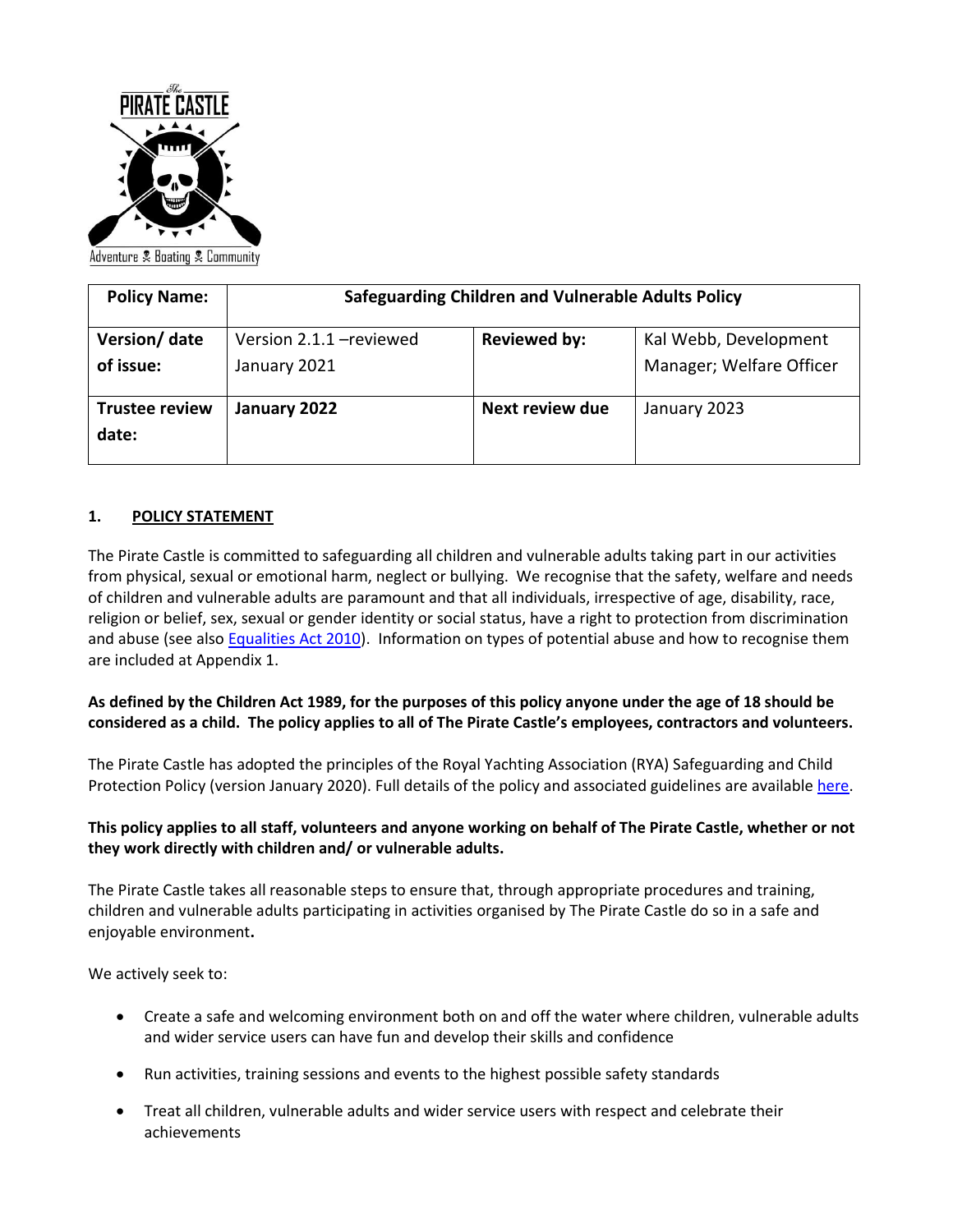Additionally we:

- Recognise that safeguarding children and vulnerable adults is the responsibility of everyone, not just those who work with children (Statutory guidance 'Working Together to Safeguard Children')
- Carefully recruit and screen all employees, contractors and volunteers in roles involving close contact with children and/ or vulnerable adults and provide them with appropriate information or training
- Respond swiftly and appropriately to all complaints and concerns about poor practice or suspected or actual child abuse
- Regularly review safeguarding procedures and practices in the light of experience or to take account of legislative, social or technological changes

## **This policy will be reviewed by The Pirate Castle's Welfare Officer annually and be submitted to the Board of Trustees for formal review and approval at least every 4 years.**

# **Good Practice – MUST be followed by ALL staff, instructors/coaches, contractors, volunteers and support workers at ALL times:**

All employees, contractors and volunteers must follow the good practice guidelines below at all times and provide appropriate levels of service user/ spectator supervision to ensure that:

- All children and vulnerable adults are treated equally, with dignity and respect
- Activities and interactions always take place in an open environment that avoids private and/ or unobserved situations with children and vulnerable adults. In particular:
	- o Avoid spending any significant time working with children in isolation
	- o Do not take children alone in a car, however short the journey
	- o Do not take children to your home as part of any activity
	- $\circ$  Where any of these are unavoidable, ensure that they only occur with the full knowledge and consent of the General Manager or the individual's parents/carer
- If any form of manual/ physical support is required to assist children/ vulnerable adults, the individual is consulted to obtain their prior agreement and the intervention is provided openly. The views of parents or carers must always be considered.
	- $\circ$  If a child/vulnerable adult is having difficulty with a wetsuit or buoyancy aid, ask them to ask a friend to help if at all possible
	- $\circ$  If you do have to help a child/ vulnerable adult, make sure you are in full view of others, preferably another adult
- Adults **must not** enter the showers and/ or changing rooms at times when children/ vulnerable adults are using the facilities. If this is absolutely unavoidable, they must be accompanied by another adult at all times
- Staff, instructors/ coaches, contractors, volunteers and support workers **must not** maintain any kind of private communication and/ or contact with any young person or vulnerable adult attending our services, premises and/or external events. **Private/ unsupervised contact via telephone (mobile or otherwise), email and/ or any social network or online platform is strictly prohibited**, unless the contact is initiated and maintained by a parent/ carer and the parent/ carer included/ copied in to ALL correspondence.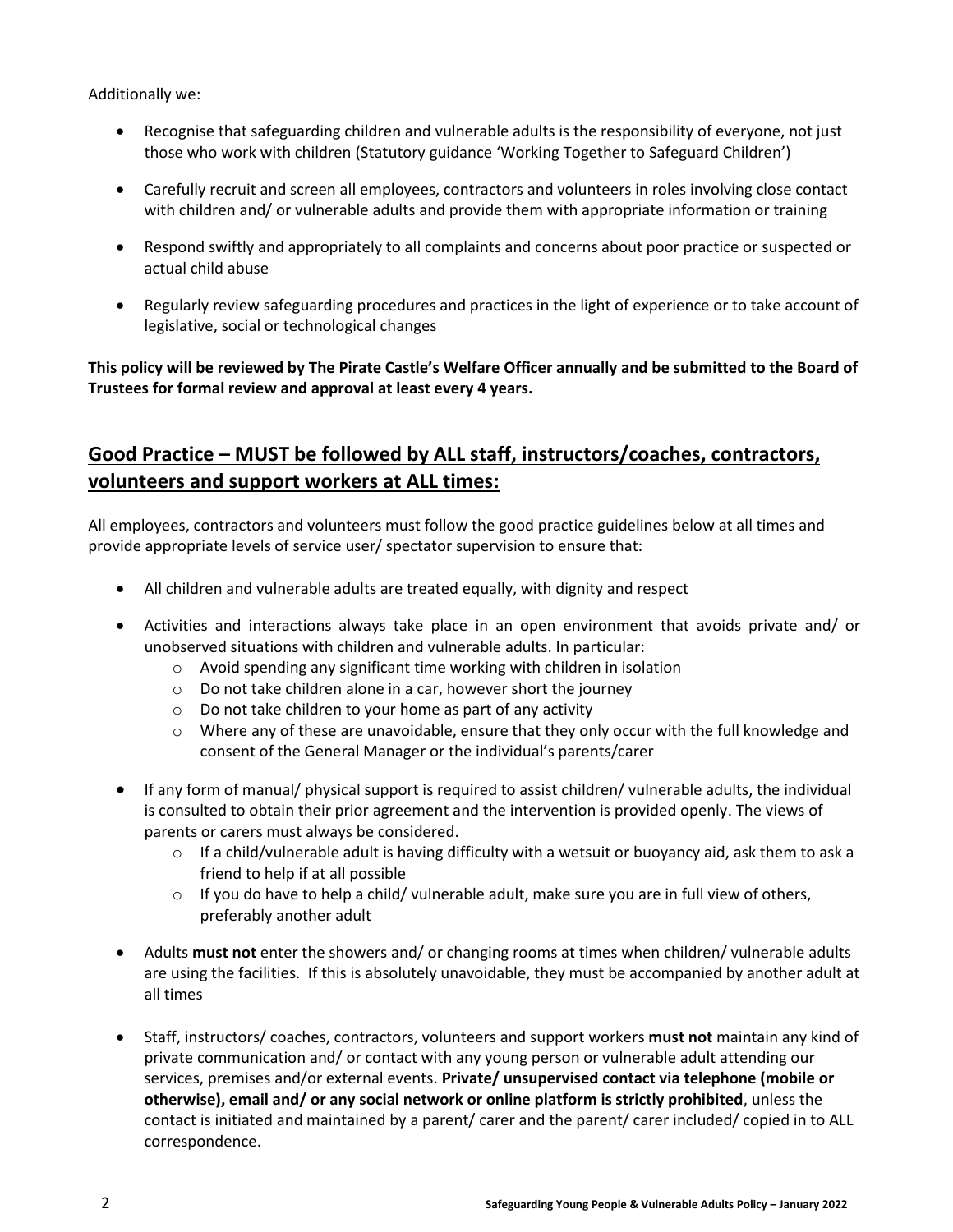- All staff, volunteers and contractors whose role brings them into regular contact with children and vulnerable adults must provide references and/or a self-declaration and apply for an Enhanced Criminal Records Disclosure, with Barred List check if appropriate
- Any allegations or concerns raise by a child or vulnerable adult are recorded and acted upon in line with Safeguarding procedures
- The Pirate Castle seeks written consent from children/ vulnerable adults and their parents/ carers before taking photos or video footage of any activity or event and publishing such images in the public domain. When publishing images of children or vulnerable adults, no identifying information other than names will be included
- Parents and spectators should be prepared to identify themselves if requested and state their purpose for photography/ filming within The Pirate Castle and bankside. Any concerns about inappropriate or intrusive photography or the inappropriate use of images should be reported to the Club Welfare Officer and treated in the same way as any other child protection concern

#### **In addition, all staff, volunteers and contractors must never:**

- $\otimes$  Engage in rough, physical or sexually provocative games
- $\otimes$  Allow or engage in inappropriate touching of any form
- $\otimes$  Allow children to use inappropriate language unchallenged, or use such language yourself when with children
- $\otimes$  Make sexually suggestive comments to a child, even in fun
- $\otimes$  Fail to respond to an allegation made by a child; always act
- $\otimes$  Do things of a personal nature that children can do for themselves

## **The use of cameras or smart phones/tablets in changing areas is not permitted in any circumstances. Such use by young people should be regarded as a form of bullying**

It may sometimes be necessary to do things of a personal nature for children, particularly if they are very young or disabled. These tasks should only be carried out with the full understanding and consent of both the child (where possible) and their parents/carers. In an emergency situation which requires this type of help, parents/carers should be informed as soon as possible. In such situations it is important to ensure that any adult present is sensitive to the child and undertakes personal care tasks with the utmost discretion.

#### **Concerns**

Anyone who is concerned about a child's or vulnerable adult's personal welfare, either within The Pirate Castle or elsewhere, should inform the **Welfare Officer** immediately, in strict confidence. The Welfare Officer will follow the reporting procedures detailed in Appendix 2.

### **The Pirate Castle's Welfare Officer is: Kal Webb Tel: 020 72676605; mobile: 07738 321803: email: [kal@thepiratecastle.org](mailto:kal@thepiratecastle.org)**

In the event that the Welfare Officer is unavailable, the Boat Manager will act as Deputy:

#### Boat Manager: Andrew Carpenter **Tel: 020 72676605; mobile: 07887 804211: email: [andrew@thepiratecastle.org](mailto:andrew@thepiratecastle.org)**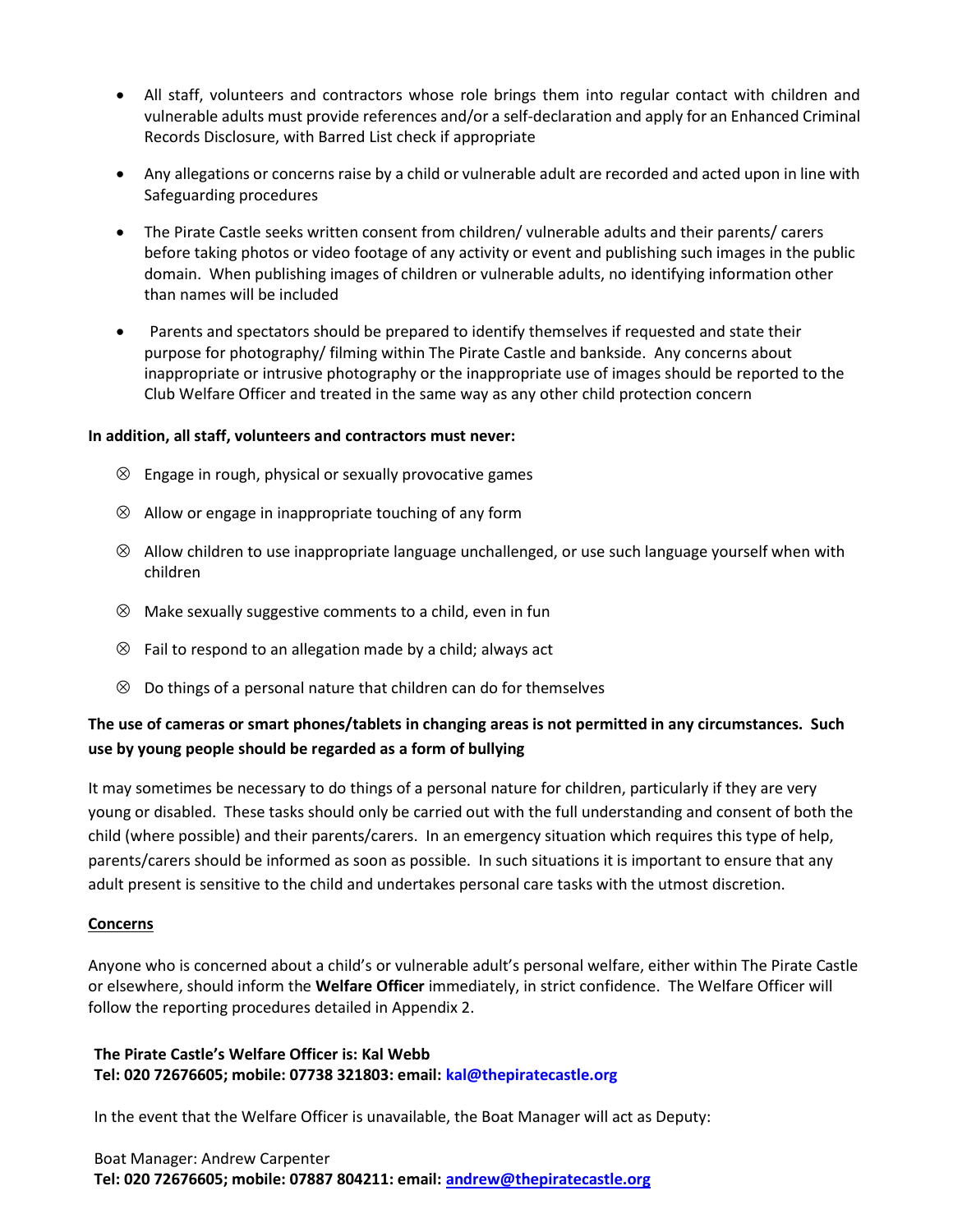### **Any employee, volunteer or contractor failing to comply with this Safeguarding Policy and any relevant Codes of Conduct will be subject to disciplinary action**

## **2. PROCEDURES**

## **Designated Person**

It is neither the responsibility of The Pirate Castle nor any individual employees, volunteers or contractors to decide if abuse has taken place. However, our duty of care requires that information relating to any concerns and/ or allegations is passed to the appropriate authority via a **Designated Person**.

The Pirate Castle's Designated Person for Safeguarding is the **Welfare Officer**.

The Welfare Officer's responsibilities include:

- Maintaining up-to-date policy and procedures, compatible with the RYA's, current legislation and best practice
- Ensuring that relevant staff and/or volunteers are aware of and follow Safeguarding procedures, including implementing safe recruitment procedures
- Advising the Board of Trustees on safeguarding and child protection issues
- Maintaining contact details for local Children's Services and Police

## **The Welfare Officer is the first point of contact for any concerns or allegations and for ensuring that confidentiality is maintained in all cases.**

Concerns may be raised by children, vulnerable adults and/or staff, volunteers and contractors. All concerns reported to the Welfare Officer will be handled in line with this policy and associated procedures.

The Welfare Officer or his/ her deputy will decide on the appropriate action to be taken, in line with The Pirate Castle's procedures and in conjunction with the General Manager and Trustees as necessary, e.g. in the event of allegations against staff, volunteers or contractors relating to abuse or poor safeguarding practice. In the event of any temporary suspension of employees, volunteers or contractors pending further investigation, all cases of re-instatement will be assessed by the Chairperson of the Trustee Board and the General Manager, with all outcomes shared with the relevant governing body, as appropriate.

## **Recruitment and Training**

The Pirate Castle's recruitment process ensures that all employees, volunteers and contractors are selected based upon appropriate competencies, experience and aptitude for their roles. Scrutiny checks also ensure that those recruited to posts involving regular contact with children and/ or vulnerable adults are required to provide references and/ or a self-declaration and must obtain an Enhanced Criminal Records Disclosure, with Barred List check if applicable, prior to confirmation of appointment. The Pirate Castle ensures that anyone who meets the eligibility criteria for a Disclosure check does not conduct any activities or work unsupervised until a satisfactory check has been returned.

**It is a criminal offence under the Safeguarding Vulnerable Groups Act 2006** for a Barred individual to work in Regulated Activity/Regulated Work, for an organisation to knowingly allow someone who has been Barred to work in Regulated Activity/Regulated Work, and for an organisation to fail to make a referral to the DBS if they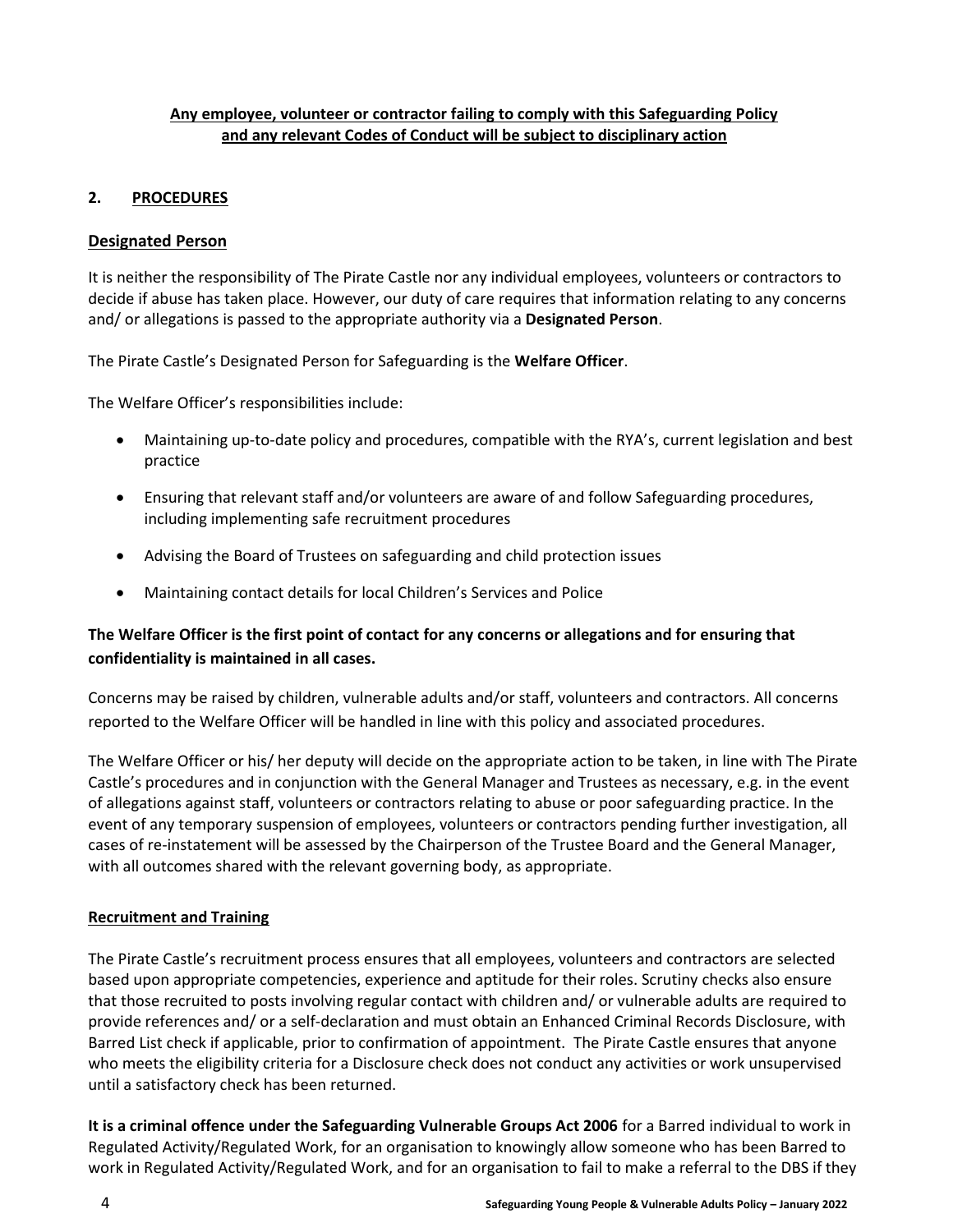have dismissed someone from Regulated Activity/Regulated Work for harming or posing a risk of harm to a vulnerable person.

All employees, volunteers and contractors whose work will involve contact with children are required to familiarise themselves with the Safeguarding Children and Vulnerable Adults Policy and associated procedures and to undertake induction, training and development, as appropriate to their roles. The Safeguarding Children and Vulnerable Adults Policy is issued to all new employees.

## **First Aid and medical treatment**

First Aid must only ever be administered by an appropriately trained and qualified person. It is The Pirate Castle's policy that all staff and instructors hold valid First Aid certificates awarded by a recognised training body. Although parental/ carer consent for First Aid and medical treatment is included in participant consent forms, it is best practice to obtain consent from the individual if medication or medical treatment is required in the absence of the parent/carer, providing the individual is capable of providing such consent and there is no increased risk to health in doing so.

### **Confidentiality and data storage**

The Pirate Castle is registered with the Information Commissioner's Office (ICO) as a Data Controller. We recognise our Data Protection obligations and ensure that all personal information is handled confidentially and stored securely, in line with relevant GDPR legislation. Personal and special category information is only shared with those who need to see it in the course of their duties or to protect children and vulnerable adults. When personal data is no longer relevant it is destroyed securely, e.g. by shredding.

Confidential information relating to any allegations or Safeguarding concerns is stored securely. It is recommended that it should be retained for at least 3 years and destroyed by secure means, e. g. by shredding or burning.

#### **Safeguarding Training**

The Pirate Castle ensures that all staff, volunteers and contractors working with children and/ or vulnerable adults undertake safeguarding training appropriate to their role. This may be through formal training, an online course, induction and mentoring and/or continuing professional development.

#### **Handling concerns, reports or allegations**

## **This section is primarily for the designated Welfare Officer, but everyone should be aware of the procedures to follow if there are concerns (see flowcharts Appendix 2).**

A complaint, concern or allegation may come from a number of sources: the child, their parents or someone else within our organisation. It may involve the behaviour of employees, volunteers and/ or contractors or something that has happened to the child outside The Pirate Castle, perhaps at home or at school. Children may confide in adults they trust, in a place where they feel at ease.

An allegation may range from mild verbal bullying to physical or sexual abuse. If you are concerned that a child may be being abused, it is NOT your responsibility to investigate further BUT it is your responsibility to act on your concerns and report them to the appropriate statutory authorities. For guidance on recognising abuse, see Appendix A.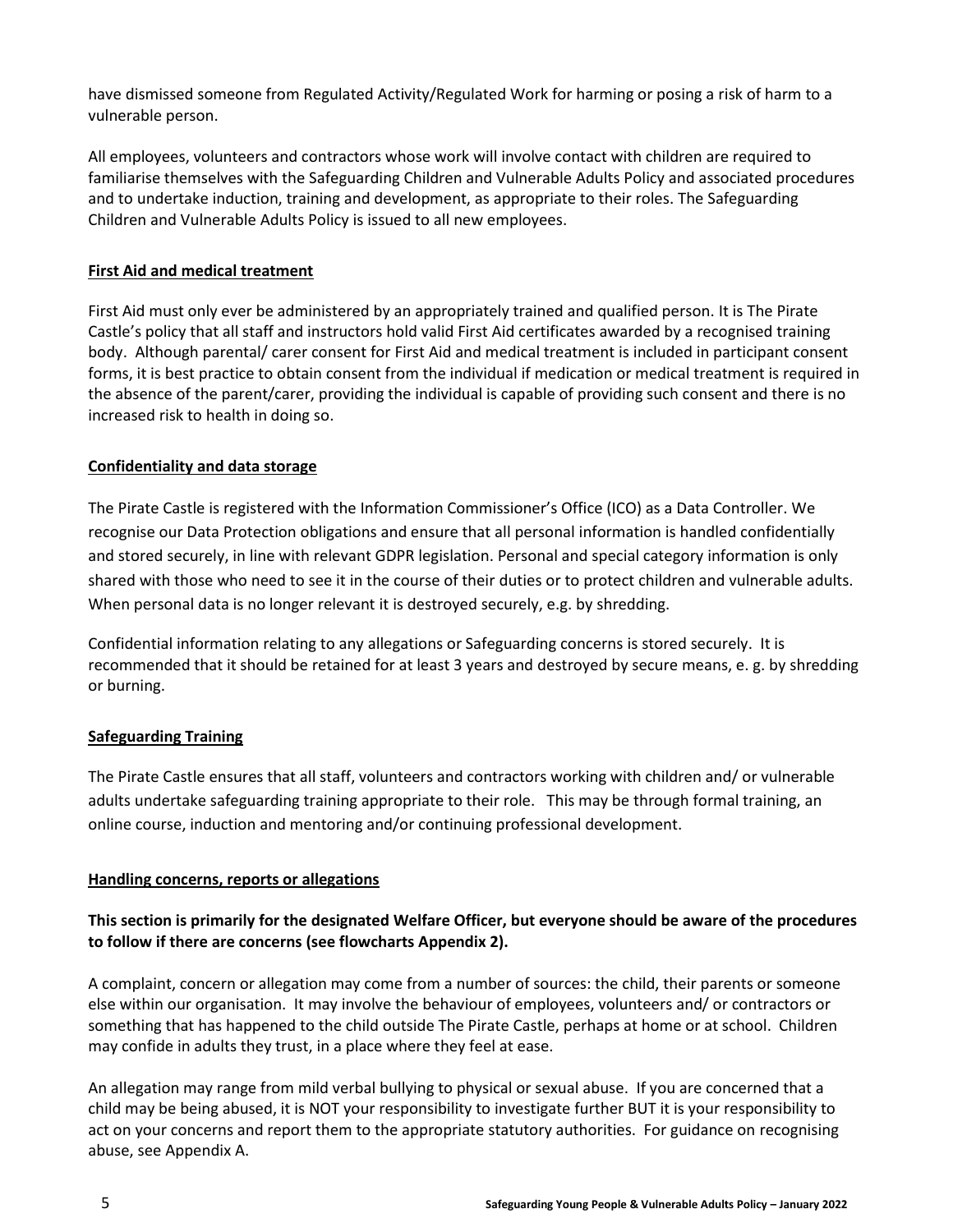### **Handling an allegation from a child**

#### **Always:**

- $\checkmark$  stay calm ensure that the child is safe and feels safe
- $\checkmark$  show and tell the child that you are taking what he/she says seriously
- $\checkmark$  reassure the child and stress that he/she is not to blame
- $\checkmark$  be careful about physical contact, it may not be what the child wants
- $\checkmark$  be honest, explain that you will have to tell someone else to help stop the alleged abuse
- $\checkmark$  make a record of what the child has said as soon as possible after the event, using the child's own words
- $\checkmark$  follow The Pirate Castle's child protection procedures.

#### **Never:**

- $\otimes$  rush into actions that may be inappropriate
- $\otimes$  make promises you cannot keep (e.g. say that you won't tell anyone)
- ask leading questions (see 'Recording and handling information' below)
- $\otimes$  take sole responsibility consult someone else (ideally the Welfare Officer or the person in charge or someone you can trust) so that you can begin to protect the child and gain support for yourself.

You may be upset about what the child has said or you may worry about the consequences of your actions. Sometimes people worry about children being removed from their families as a result of abuse, but in reality this rarely happens. However, one thing is certain – you cannot ignore it.

## **Additional vulnerability**

Some children may be more vulnerable to abuse or find it more difficult to express their concerns. For example:

- a disabled child who relies on a carer to help them get changed may worry that they won't be able to sail any more if they report the carer
- a deaf child may not be able to express themselves or speak confidentially if they need an interpreter
- a child who has experienced racism may find it difficult to trust an adult from a different ethnic background children with low self-esteem or mental health problems can be more vulnerable to bullying or abuse, as can gay, lesbian, bisexual or transgender young people, or any child who has a characteristic that marks them out in others' eyes as 'different'.

## **Grooming**

*Grooming* is when someone develops a relationship with a child over a period of time to gain their trust for the purposes of sexual abuse or exploitation. Children and young people can be groomed online or face-toface, by a stranger or by someone they know - for example a family member, friend or professional. For more information on possible signs of grooming, see [https://www.nspcc.org.uk/preventing-abuse/child-abuse-and](https://www.nspcc.org.uk/preventing-abuse/child-abuse-and-neglect/grooming/)[neglect/grooming/](https://www.nspcc.org.uk/preventing-abuse/child-abuse-and-neglect/grooming/) Sometimes the perpetrator grooms the entire family, building a relationship with the child's parents/carers so that they are allowed more access to the child than would normally be the case.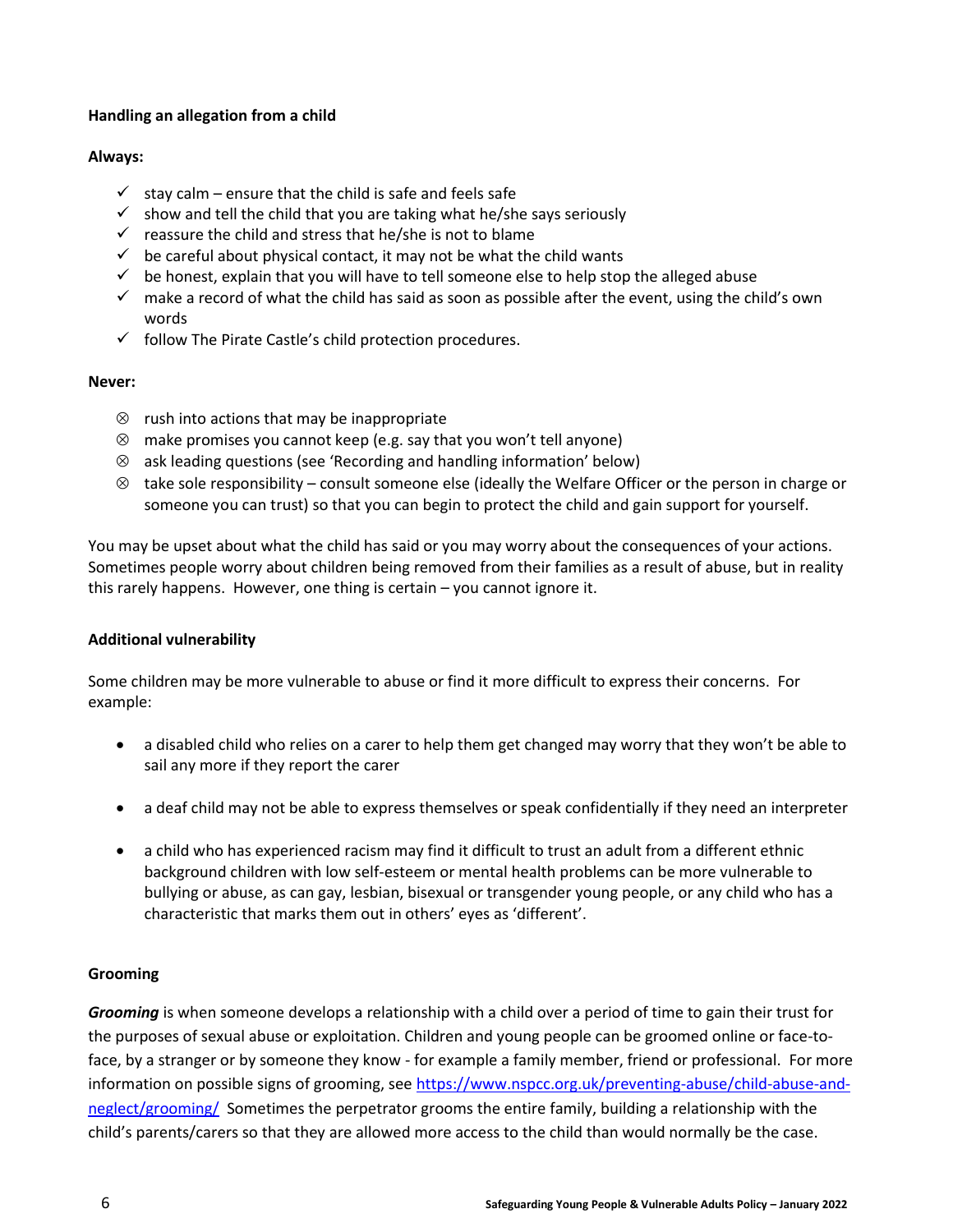Similar behaviour could be used to radicalise young people and recruit them to a religious or political cause. This is unlikely to happen in a sailing club setting, but under the government's 'Prevent' strategy teachers and others working with young people are receiving training on recognising the warning signs.

#### **Bullying**

If a child alleges bullying or shows signs of being bullied, this must be investigated. For a definition of bullying, see Appendix A.

#### **Managing challenging behaviour**

Guidance for instructors and coaches on handling young people who display challenging behaviour is available as a download from the RYA website [www.rya.org.uk/go/safeguarding](http://www.rya.org.uk/go/safeguarding), under RYA Safeguarding and Child Protection Guidelines.

### **Recording and handling information**

If you suspect that a child may have been the subject of any form of physical, emotional or sexual abuse or neglect, the allegation must be referred as soon as possible to Children's Social Care or the Police who have trained experts to handle such cases. Do not start asking leading questions which may jeopardise any formal investigation.

A leading question is where you suggest an answer or provide options that only need a 'yes' or 'no' answer, instead of allowing the child to explain things in their own words. An example would be asking 'did X hit you?' instead of 'how did you get that bruise?'. Use open questions such as 'what happened next?'. Only ask questions to confirm that you need to refer the matter to someone else. Listen to and keep a record of anything the child tells you or that you have observed and pass the information on to the statutory authorities (see Appendix 3 for Referral Form).

#### **All information must be treated as confidential and only shared with those who need to know**.

If the allegation or suspicion concerns someone within The Pirate Castle, only the child's parents/carers, the Welfare Officer / Deputy (unless they are the subject of the allegation), the relevant authorities and the relevant governing body (RYA or British Canoeing) should be informed. If the alleged abuse took place outside The Pirate Castle, the Police or Children's Social Care will decide who else needs to be informed, including the child's parents/carers. It should not be discussed by anyone within the organisation other than the person who received or initiated the allegation and, if different, the designated Welfare Officer or Deputy.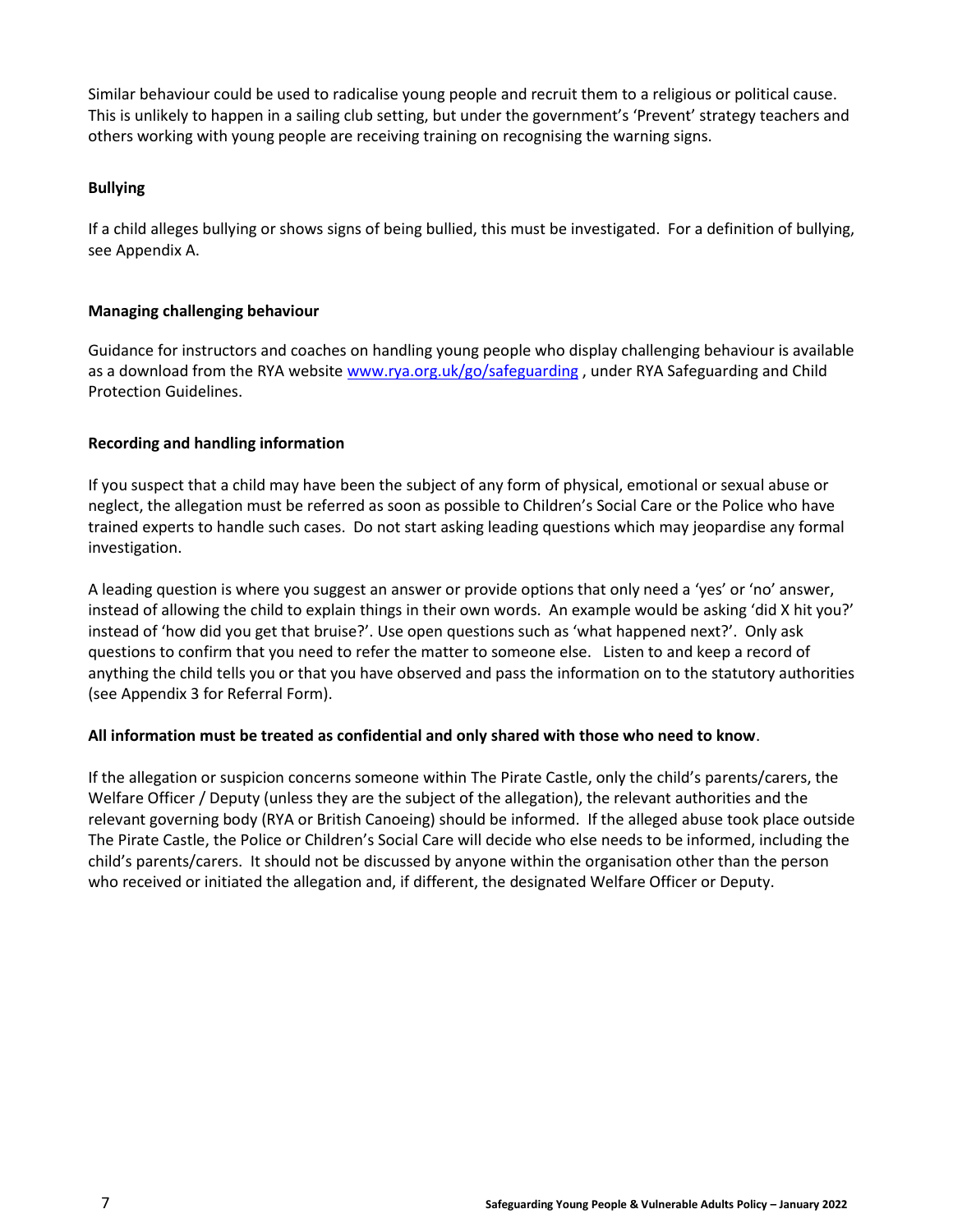### **Appendix 1 – What is child abuse?**

(Based on the statutory guidance 'Working Together to Safeguard Children' 2015)

Abuse and neglect are forms of maltreatment of a child. Somebody may abuse or neglect a child by inflicting harm, or by failing to act to prevent harm. Children may be abused in a family or in an institutional or community setting by those known to them or, more rarely, by others (including via the internet). They may be abused by an adult or adults, or another child or children.

**Physical abuse** may involve adults or other children inflicting physical harm:

- by hitting, shaking, throwing, poisoning, burning or scalding, drowning or suffocating
- giving children alcohol or inappropriate drugs
- in sport situations, physical abuse might also occur when the nature and intensity of training exceeds the capacity of the child's immature and growing body

**Emotional abuse** is the persistent emotional maltreatment of a child such as to cause severe and persistent adverse effects on the child's emotional development. It may involve:

- conveying to a child that they are worthless, unloved or inadequate
- not giving the child opportunities to express their views, deliberately silencing them or 'making fun' of what they say or how they communicate
- imposing expectations which are beyond the child's age or developmental capability
- overprotection and limitation of exploration and learning or preventing the child from participating in normal social interaction
- allowing a child to see or hear the ill-treatment of another person
- serious bullying (including cyber bullying), causing children frequently to feel frightened or in danger
- the exploitation or corruption of children
- emotional abuse in sport might also include situations where parents or coaches subject children to constant criticism, bullying or pressure to perform at a level that the child cannot realistically be expected to achieve

Some level of emotional abuse is involved in all types of maltreatment of a child.

**Sexual abuse** involves an individual (male or female, or another child) forcing or enticing a child or young person to take part in sexual activities, whether or not the child is aware of what is happening, to gratify their own sexual needs. The activities may involve:

- physical contact (e.g. kissing, touching, masturbation, rape or oral sex)
- involving children in looking at, or in the production of, sexual images
- encouraging children to behave in sexually inappropriate ways or watch sexual activities
- grooming a child in preparation for abuse (including via the internet)
- sport situations which involve physical contact (e.g. supporting or guiding children) could potentially create situations where sexual abuse may go unnoticed. Abusive situations may also occur if adults misuse their power over young people.

**Neglect** is the persistent failure to meet a child's basic physical and/or psychological needs, likely to result in the serious impairment of the child's health or development. Neglect may involve a parent or carer failing to:

- provide adequate food, clothing and shelter
- protect a child from physical and emotional harm or danger
- ensure adequate supervision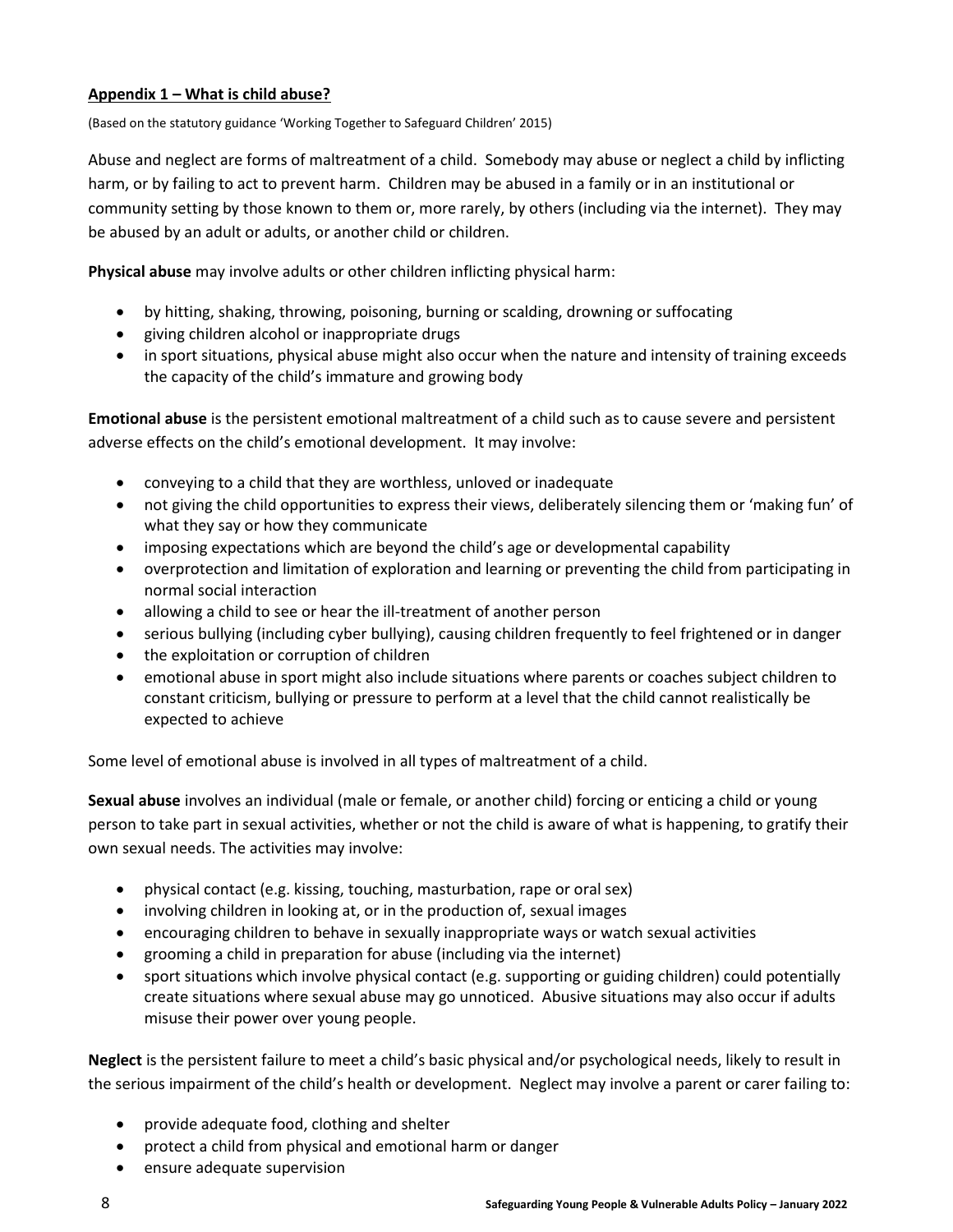- ensure access to appropriate medical care or treatment
- respond to a child's basic emotional needs
- neglect in a sailing situation might occur if an instructor or coach fails to ensure that children are safe, or exposes them to undue cold or risk of injury.

**Bullying** (including 'cyber bullying' by text, e-mail, social media etc.) may be seen as deliberately hurtful behaviour, usually repeated or sustained over a period of time, where it is difficult for those being bullied to defend themselves. The bully may often be another young person. Although anyone can be the target of bullying, victims are typically shy, sensitive and perhaps anxious or insecure. Sometimes they are singled out for physical reasons – being overweight, physically small, having a disability or belonging to a different race, faith or culture.

### **The acronym STOP – Several Times On Purpose - can help you to identify bullying behaviour.**

#### **Recognising Abuse**

It is not always easy, even for the most experienced carers, to spot when a child has been abused. However, some of the more typical symptoms which should trigger your suspicions would include:

- unexplained or suspicious injuries such as bruising, cuts or burns, particularly if situated on a part of the body not normally prone to such injuries
- sexually explicit language or actions
- a sudden change in behaviour (e.g. becoming very quiet, withdrawn or displaying sudden outbursts of temper)
- the child describes what appears to be an abusive act involving him/her
- a change observed over a long period of time (e.g. the child losing weight or becoming increasingly dirty or unkempt)
- a general distrust and avoidance of adults, especially those with whom a close relationship would be expected
- an unexpected reaction to normal physical contact
- difficulty in making friends or abnormal restrictions on socialising with others

It is important to note that a child could be displaying some or all of these signs, or behaving in a way which is worrying, without this necessarily meaning that the child is being abused. Similarly, there may not be any signs, but you may just feel that something is wrong. If you have noticed a change in the child's behaviour, first talk to the parents or carers. It may be that something has happened, such as a bereavement, which has caused the child to be unhappy.

#### **If you are concerned**

If there are concerns about sexual abuse or violence in the home, talking to the parents or carers might put the child at greater risk. If you cannot talk to the parents/carers, consult the Welfare Officer (or the General Manager in their absence) immediately. It is this person's responsibility to make the decision to contact Children's Social Care Services or the Police. It is NOT their responsibility to decide if abuse is taking place, BUT it is their responsibility to act on your concerns.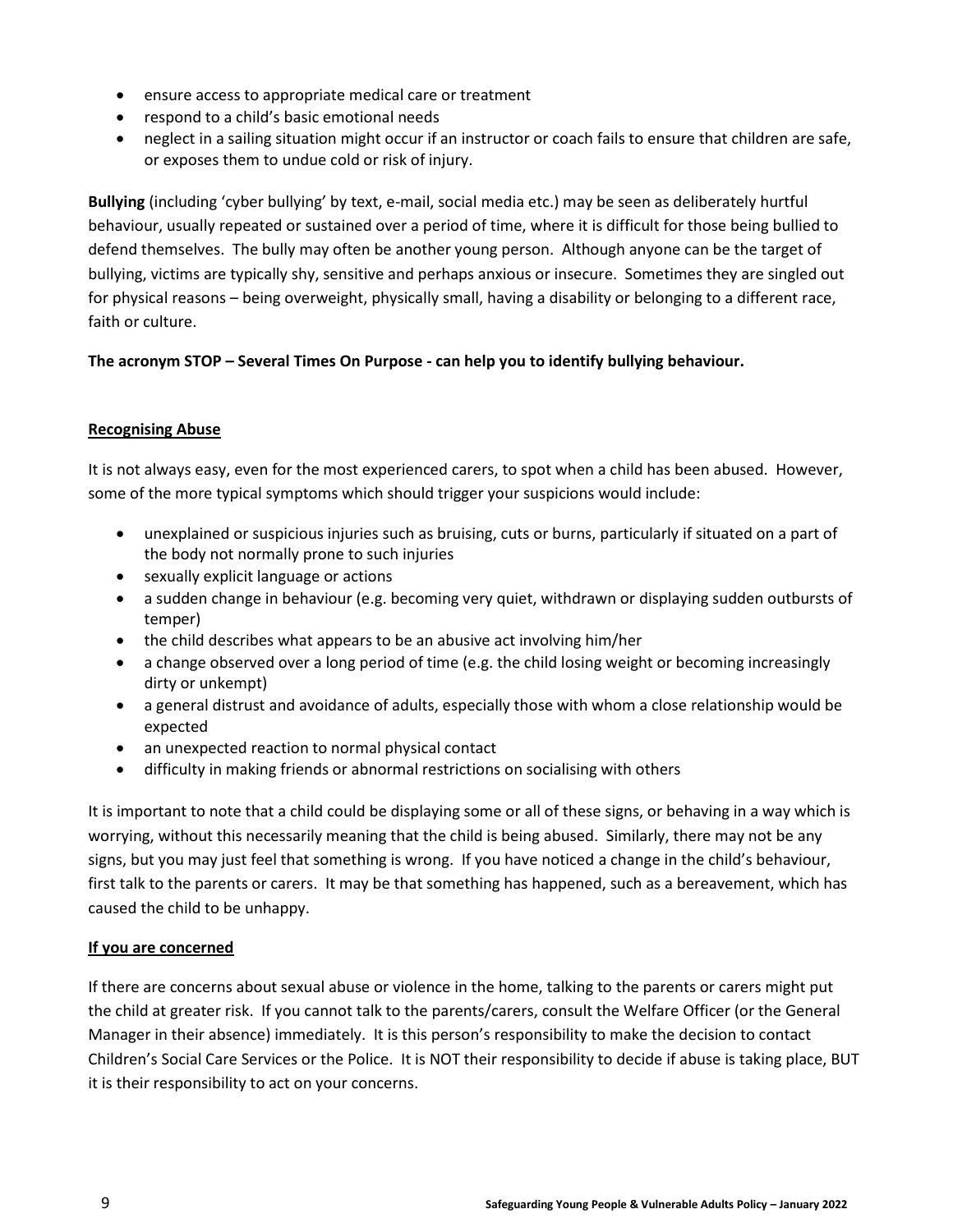## **Appendix 2 - Reporting Procedures**

If you are uncertain what to do at any stage, contact the RYA's Safeguarding and Equality Manager on 023 8060 4104 or the NSPCC free 24-hour helpline 0808 800 5000. Details of Children's Social Care departments and emergency duty teams are listed on local authority websites and in local phone books.

#### **If a child or vulnerable adult is at immediate risk, call the Police**

## **Flowchart 1: Reporting procedures – concern about a child or vulnerable adult outside The Pirate Castle environment**

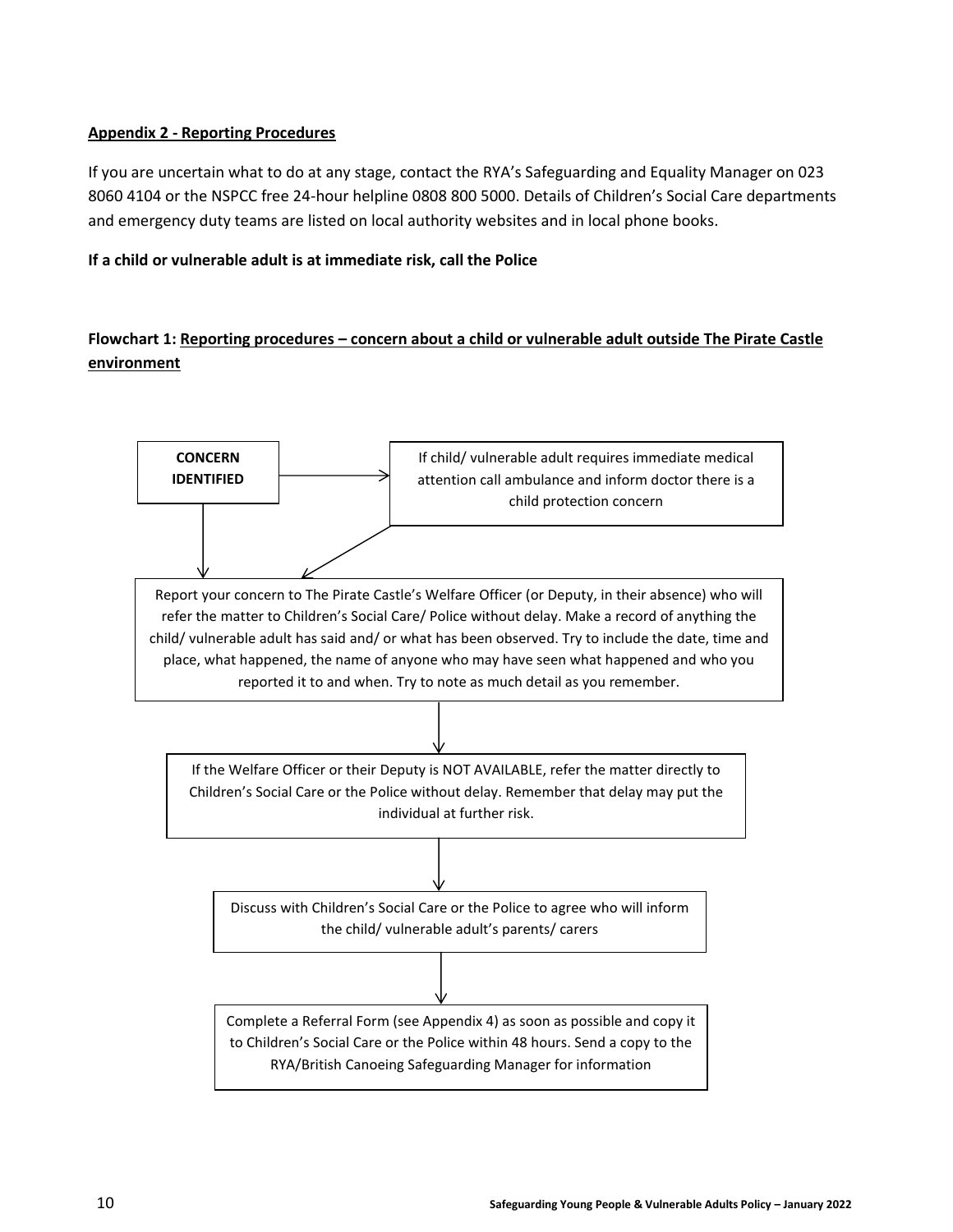## **Flowchart 2: Reporting procedures – concern about the behaviour of somebody within The Pirate Castle environment**

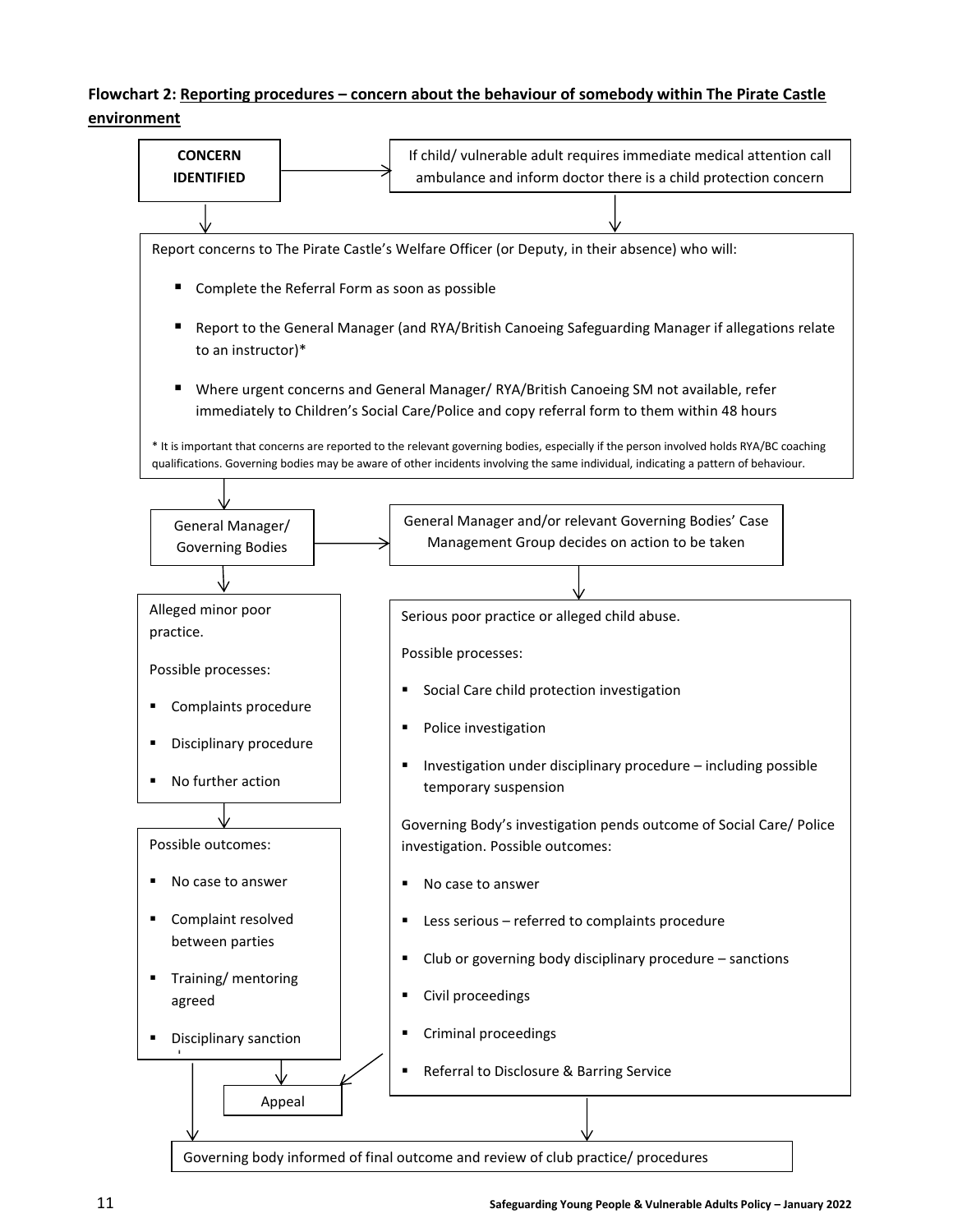#### **Appendix 3 – Information and Sample Documents**

#### **Useful Contacts**

**NSPCC 24 hour free helpline** 0808 800 5000 E-mail: [help@nspcc.org.uk](mailto:help@nspcc.org.uk) Website: [www.nspcc.org.uk](http://www.nspcc.org.uk/)

**Childline 24 hour free helpline** 0800 1111 Website: [www.childline.org.uk](http://www.childline.org.uk/)

#### **Camden Safeguarding Children Partnership**

Tel: 020 7974 6658 / 1276 **To report a concern call: 020 7974 3317** <https://cscp.org.uk/> [CSCP@camden.gov.uk](mailto:CSCP@camden.gov.uk)

#### **Kentish Town Police Station**

Telephone 0300 123 1212 IN AN EMERGENCY CALL 999

#### **Royal Yachting Association**

Safeguarding and Equality Manager Tel: 023 8060 4104 E-mail: [safeguarding@rya.org.uk](mailto:safeguarding@rya.org.uk) Website: [www.rya.org.uk/go/safeguarding](http://www.rya.org.uk/go/childprotection)

#### **British Canoeing Safeguarding Lead**

Tel: 0115 8968842\* \*(*If calling out of office hours, leave a message and your call will be responded to as soon as possible the next working day)* Website:<https://www.britishcanoeing.org.uk/guidance-resources/safeguarding/report-a-concern/>

**Child Protection in Sport Unit (CPSU)** Tel: 0116 366 5590 E-mail: [cpsu@nspcc.org.uk](mailto:cpsu@nspcc.org.uk) Website: [www.thecpsu.org.uk](http://www.thecpsu.org.uk/)

#### **Disclosure and Barring Service (DBS - formerly CRB)**

Website:<https://www.gov.uk/government/organisations/disclosure-and-barring-service>

### **Sportscoach UK** – provide Safeguarding and Protecting Children training Website: [www.sportscoachuk.org](http://www.sportscoachuk.org/)